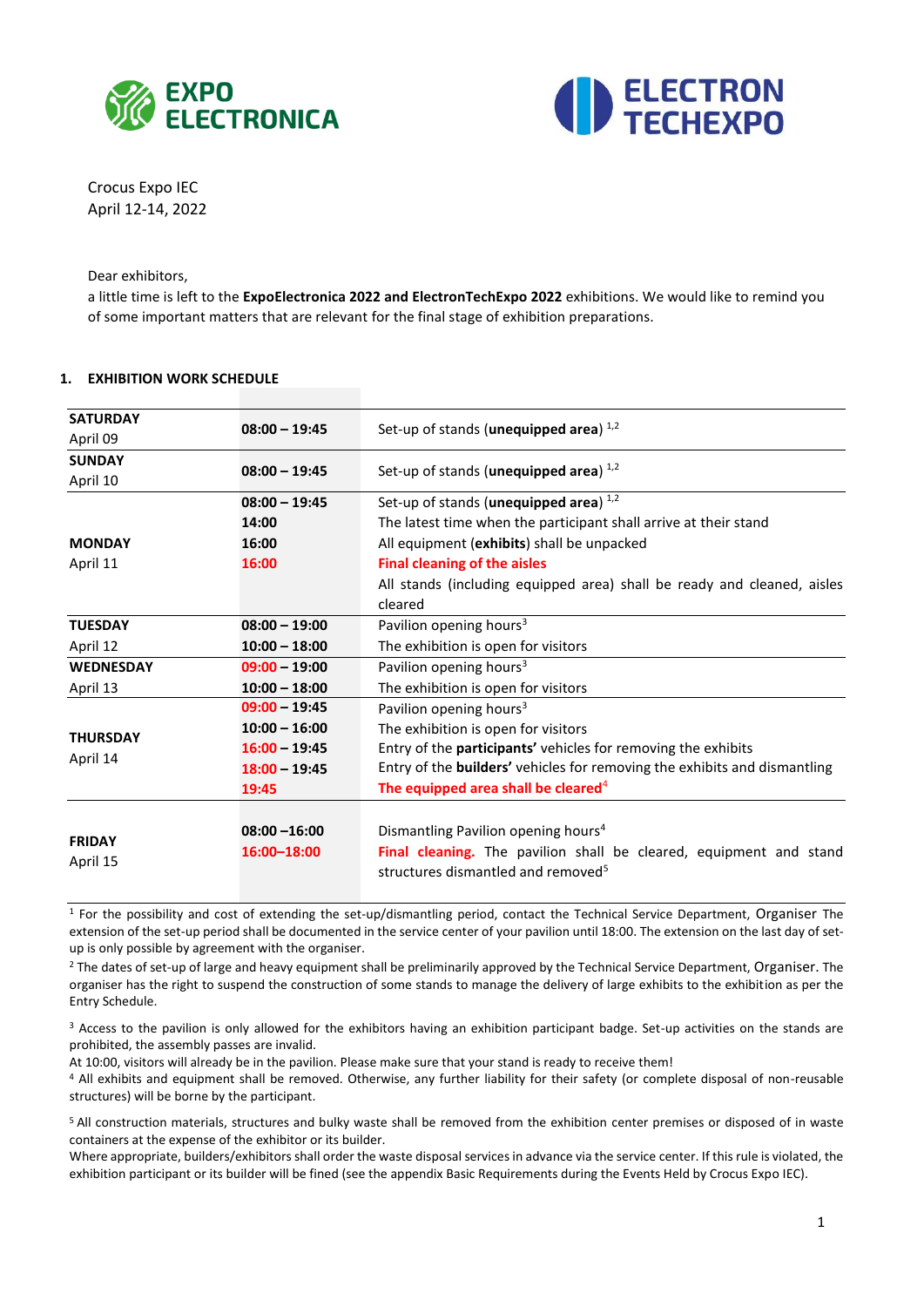## **2. OFFICE AT THE EXHIBITION**

The organiser's office will be open for you in Hall 14, Pavilion 3, stand **B8185** during the set-up period and on the exhibition days. Please contact us with any questions regarding your participation.

+ 7 969 192 76 09

(valid from April 9 to April 14, 2022 only)

## **3. PASSES, BADGES**

**The badges (participant passes)**, that will be valid during the exhibition opening hours, the set-up and dismantling periods, can be requested at **the registration desk** in the lobby of Pavilion 3 in front of Hall 14 **from 09:00 to 18:00 on April 10-11, 2022**. Have the participant badge always with you.

**Working passes** for your personnel involved in set-up/dismantling will be issued in the service center of the pavilion from 08:00 to 20:00 on the days of set-up and dismantling. Working passes will be invalid during the exhibition working hours.

To obtain assembly passes, you shall submit an application to the service center specifying the participating company, surname, name, patronymic and passport data of the personnel involved in set-up (Application Form А is enclosed). **Working passes for builders** should be issued in advance from BuildExpo.

**The VIP parking and Loading and Unloading Zone passes**, ordered and paid in advance, can be obtained in the organiser's office starting from the first set-up day. VIP parking passes will be invalid for trucks and minivans as well as vehicles bearing advertising information of any kind.

## **4. GOODS IN/GOODS OUT LETTERS FOR BRINGING AND REMOVING EXHIBITS**

Exhibits and equipment may be **brought and removed** on the basis of applications submitted as follows:

**1.** Prepare the application on your company's letterhead, signed by the head, in 3 copies (Application Form B). Contractors or transportation agents shall have a power of attorney or applications for bringing materials issued on behalf of your company.

**2.** Have the application certified by the organiser's office (Hall 14, Pavilion 3, stand **B8185**), **and then** by the service center of the pavilion.

**3.** Collect your passes for the entry of vehicles in the Loading and Unloading Zone from the organiser's office or the service center if they were ordered and paid in advance. You can also acquire the passes on the spot at the service center desk.

One copy of the application will be kept by the service center, the second one shall be presented to the security guard at the assembly gate when exhibits are brought. The remaining copy of the application allows you to remove the exhibits at the end of the exhibition.

**Additional exhibits** may **be brought** on the exhibition days **only from 09:00 to 10:00** (on the first exhibition day from 08:00) and from **18:00 to 19:00**.

In this case, please prepare the letters for bringing additional products to your stand in advance.

**The loading gates cannot be opened during the hours when the exhibition is open for visitors.**

To remove equipment and exhibits at the end of the exhibition, you need the last copy of the letter. It should be stamped in the service center to allow the removal and, if necessary, exchange the passes to reach the Loading and Unloading Zone.

**On the last exhibition day, builders' vehicles will be admitted to the Loading and Unloading Zone after 18:00.**

#### **5. ACCESS TO THE TERRITORY and UNLOADING OF EXHIBITS**

Load-carrying vehicles may only access the territory of Crocus Expo IEC through the first exit from the Moscow Ring Road. **Access to the territory of Crocus Expo IEC under the arch is prohibited.**

Along the perimeter of the pavilions, there is a Loading and Unloading Zone. To access the Loading and Unloading Zone, you need to have a **paid Loading and Unloading Zone pass** that can be ordered in advance from the organiser or purchased in the service center of the pavilion on the basis of the application for bringing exhibits.

Paid Loading and Unloading Zone pass will be valid for 1 vehicle and allow unlimited number of entries during the period of set-up and dismantling. If you change vehicles, you can exchange the pass in the service center of the pavilion at no extra cost on the next day. **The Loading and Unloading Zone pass type (light vehicle, light vehicle with a trailer, heavy vehicle) will depend on the vehicle type specified in the Vehicle Registration Certificate.**

The parking time in the Loading and Unloading Zone is **limited** and **recorded** at the entrance and exit by electronic barrier gates:

**• cargo vehicle — 2 hours; • passenger car — 1 hour.** 

Vehicles must leave the Loading and Unloading Zone immediately after the unloading. **An extra payment** amounting to RUB 1,000 will be imposed for every 30 minutes in excess of the specified limit. The **extra payment** shall be paid in the service center of the pavilion before 20:00.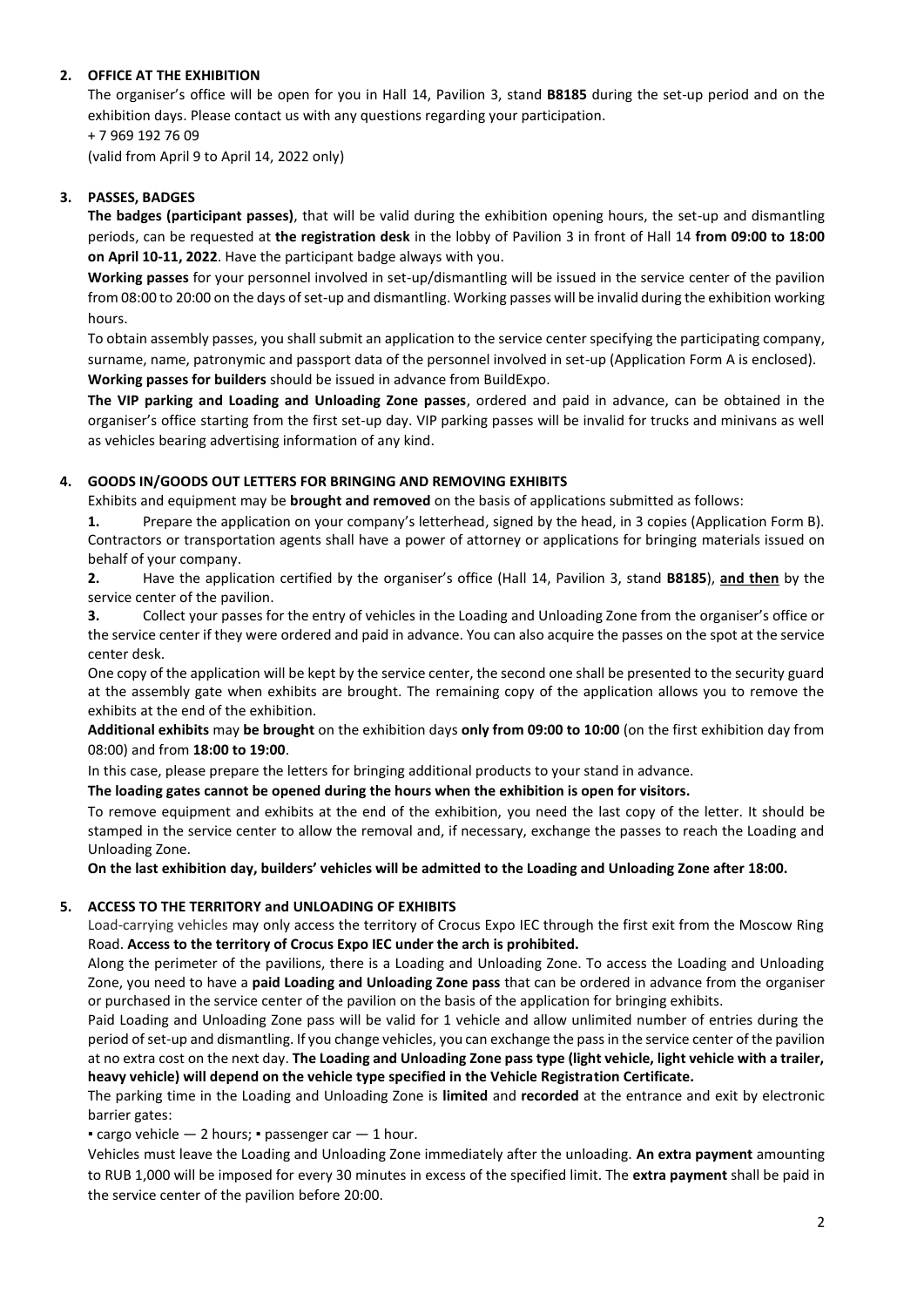## **Please consider these restrictions when planning the delivery and loading/unloading at the exhibition!**

Loading, unloading, set-up and dismantling by means of lifting gears shall **only** be carried out by **the personnel of the Transport and Logistics Department of Crocus Expo IEC using own equipment**.

## **The requests for loading/unloading operations are accepted by no later than 31.03.2022. Requests submitted after this period will be accepted with an extra charge.**

Your requests will be used as a basis for drawing up the schedule of arrivals at the exhibition that is compulsory for all the participants. **If loads arrive outside of the schedule, delivery to the stand will not be guaranteed.**

To check the rates and get the request form, follow this link:

<http://eng.crocus-expo.ru/services/>

+7 (495) 727-25-87 (Monday to Friday from 09:30 to 18:30)

## [Trans@Crocus-Expo.ru](mailto:Trans@Crocus-Expo.ru)

Loading/unloading operations will be carried out from 08:00 to 19:45 (lunch time from 13:00 to 14:00) in the Loading and Unloading Zones only. **The independent loading, unloading and transportation of loads** by means of any type of lifting gears and any transportation equipment (cranes, loader cranes, electric and hydraulic stacking trucks), as well as reloading from one vehicle to another, are **prohibited**. The entry of personnel/carts to the Loading and Unloading Zone for unloading is only allowed through the loading gate of exhibition halls.

In the event of violation, the administration of Crocus Expo IEC will **impose fines**.

## **6. STAND CONSTRUCTION AND DECORATION RULES**

Please read the stand construction and decoration requirements of Organiser presented in the Exhibitor Technical Manual. If you violate these requirements, the organiser reserves the right to suspend the construction of your stand. The construction of double decker stands assumes that the participant pays an extra charge for the exhibition area of the double decker.

## **A. EQUIPPED AREA**

Participants who ordered an equipped area via the organiser shall arrive at their stands no later than **14:00 on April 11, 2022**. The keys to the doors, locks for cabinets and showcases will be provided from **12:00 on April 11, 2022** by the general builder BuildExpo in the lobby of Pavilion 2. A deposis of RUB 1,000 shall be made for each key and lock.

Water coolers, bottles and coffee machines ordered by you will also be delivered to the stand after you make a deposit amounting to RUB 9,000, RUB 1,500 and RUB 3,500 accordingly. The deposit will be returned from 12:00 to 18:00 on the last exhibition day after you return the keys and equipment.

Wall panels and other extra structural elements shall not be damaged after the exhibition and shall be cleared of posters, adhesive tape residues, etc.

You cannot attach your equipment to the stand structures. Using self-adhesive materials on the panels on your own, making holes, attaching promotional and other materials with pins, hard-to-remove adhesive tape, etc. are prohibited. The cost of damaged structural elements and equipment will be paid by the exhibitor.

The set-up of exhibition equipment and the connection of electric equipment (other than exhibits) at a standard stand will be considered as independent construction and shall be subjected to a paid technical expert review. These requirements apply, among other things, to the luminaries, mobile stands, joker constructions and showcases with electric connections.

Your stand shall be completely ready and **cleaned by 16:00 on the last day of set-up**. The packing materials and cartons of the exhibits shall be put in the waste containers near the assembly gate of the pavilion.

The equipped area shall be vacated **at 19:45 on the last exhibition day**. All the exhibitor's exhibits, materials and own structures shall be removed, otherwise any further liability for their safety will be borne by the company that participated in the exhibition (with the exception of goods, the export of which depends on the schedule of import / export on another day).

#### **B. UNEQUIPPED AREA**

Companies that manage the construction of their stands on their own, and/or the builders, shall take the following actions **in advance**:

**1. Get approval of the stand design from the organiser**. To obtain the approval, send the conceptual design of your stand to the organiser. The design review period is 5 business days.

Ruslan Yudin [Ruslan.Yudin@hyve.group](mailto:Ruslan.Yudin@hyve.group)

#### **2. Obtain a paid technical expert review** from BuildExpo.

[ingener@buildexpo.ru](mailto:ingener@buildexpo.ru) +7 (495) 727-26-71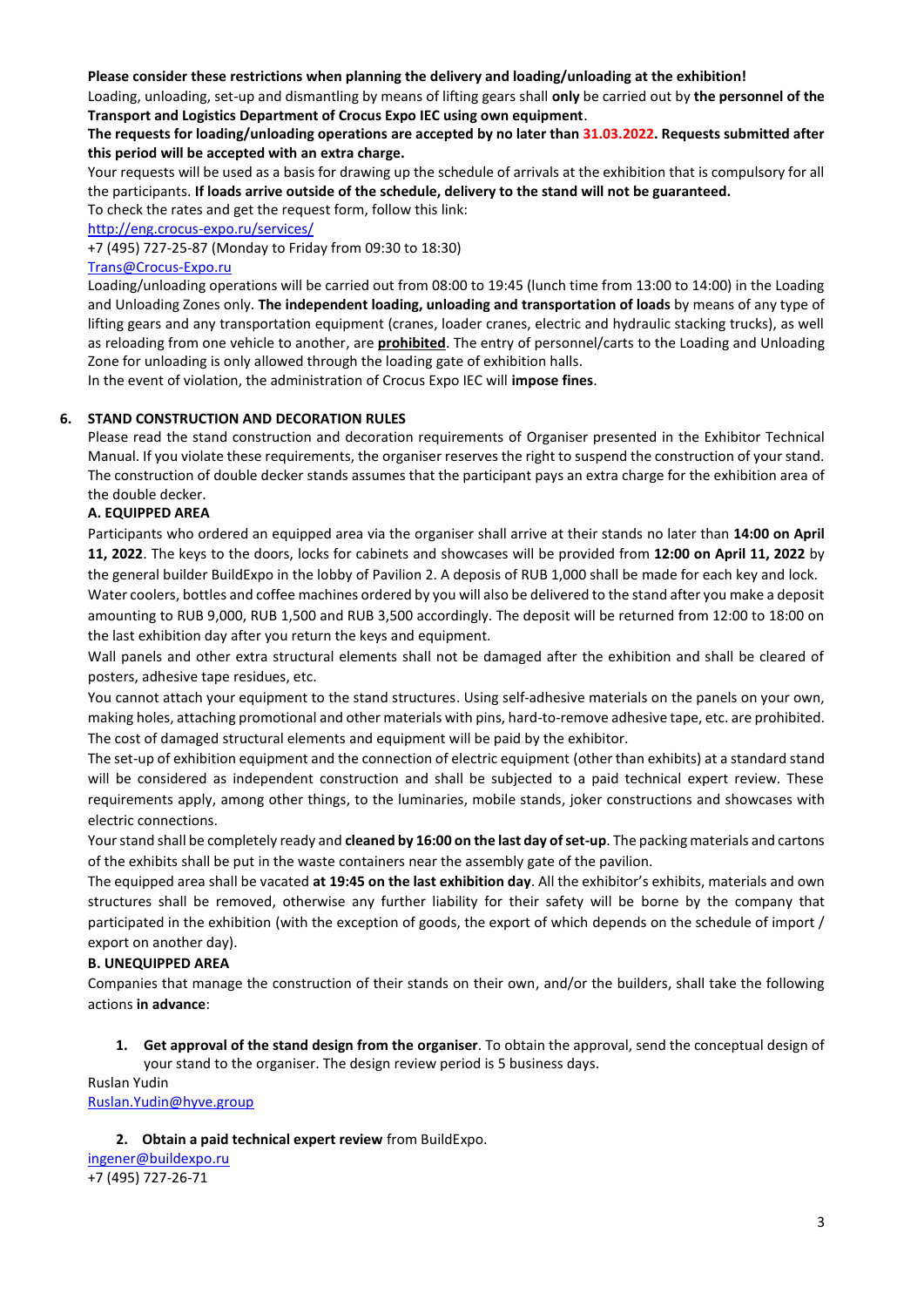#### **Companies that fail to obtain a technical expert review will not be allowed to build their stands.**

All the materials and structures without a fire safety certificate (namely: wooden structures, carpets, combustible decorations, draperies, etc.) shall be treated with an appropriate fire-retardant compound. For details and the list of documents required for the technical expert review, please go to [www.buildexpo.ru.](http://www.buildexpo.ru/)

Pay special attention to the safety requirements for design and construction of double-decker stands (see Basic [Requirements of the General Builder](http://www.buildexpo.ru/bexpo/services/tech_doc.php) on [http://www.buildexpo.ru/bexpo/services/tech\\_doc.php\)](http://www.buildexpo.ru/bexpo/services/tech_doc.php).

**Before stand set-up,** make sure that it is positioned correctly relative to the general layout; if necessary, seek assistance from the organiser's office at the exhibition.

Please note that all the stands shall be ready and cleaned no later than **16:00 on the last day of set-up**, all construction activities shall be completed, equipment and cartons removed. Extension of set-up on the last day of event set-up is possible only by agreement with the Organiser.

During set-up, dispose of small construction debris by putting it in containers in the aisles. To remove packing materials and bulky construction waste, the builders shall order their disposal in the service center of Crocus Expo or remove them from the territory of the exhibition center on their own.

#### **Please bring this information to the attention of the builders of your stand.**

#### **7. CLEANING**

Every morning, before the exhibition opens, aisles between the stands will be cleaned. The waste left in a plastic bag or carton in front of your stand on the previous day will also be taken away.

Any cleaning in the exhibition center will only be carried out by Crocus Expo, except the cleaning, wiping, polishing of exhibits. No third-party companies will be allowed to clean any areas in the exhibition center. Independent cleaning of any areas in the exhibition center by means of equipment (vacuum cleaners, washing equipment, etc.) is prohibited.

#### **8. UTILITY CONNECTIONS**

Water will be supplied in the connected hoses with an inner diameter of 12.5 mm and disposed of in the connected hoses 32 mm in diameter. Compressed air will be supplied in the connected hoses with an inner diameter of 15 mm. Hoses with a different diameter and/or adapters shall be provided by the exhibitor or ordered from BuildExpo (if available).

**ATTENTION!** The organiser will only ensure the connection of standard sanitary appliances ordered via the exhibition participant's management.

The hoses will be connected to the exhibitor's appliances/equipment and the connections will be maintained **in the exhibition period by your company's personnel or the builders of your stand**.

Electric power, water and compressed air will be supplied to stands during the exhibition opening hours only. If you need the connection of water or compressed air earlier **to adjust the equipment**, please, obtain a relevant approval from the organiser 5 working days before set-up.

The utility lines (cables, hoses) of your stand **shall be covered**. The utility lines shall be laid by the exhibitor's personnel or the builder of your stand. Cord protection covers can be rented from BuildExpo.

During set-up and dismantling, you should use battery-powered tools or connect your professional extension cord to one of the sockets in the pavilion. Protect the extension cable from mechanical damage.

#### **9. ADVERTISEMENT, BANNERS AND TECHNICAL SUSPENSIONS**

No advertising structures (banners, flags, etc.) may be put on the floor, walls, any parts of the pavilion and in the open area without the organiser's permission. For the placement of advertisement, contact **Julia Leontieva**, Marketing Manager [\(Julia.Leontieva@hyve.group\)](mailto:Julia.Leontieva@hyve.group)**.**

Orders for placing banners/technical suspensions on the ceiling structures will only be accepted via the organiser, after the full package of suspension documents is approved by the engineering services of Crocus Expo IEC. For the placement of suspensions on the ceiling structures of pavilions, contact **Dmitry Shishanov**, Technical Manager [\(Dmitry.Shishanov@hyve.group\)](mailto:Dmitry.Shishanov@hyve.group).

#### **10. SECURITY**

The area rent rate includes the cost of **general security services in the pavilion**. To safeguard the exhibits and personal belongings, make sure that **an employee** from your company **is present** at the stand during the exhibition period from the opening of halls to their complete clearance and closing by security guards.

Your stand (valuable exhibits as well as laptops, cell phones, personal belongings, etc.) shall be watched over by your personnel from the opening of halls to their closing (see the Exhibition Work Schedule).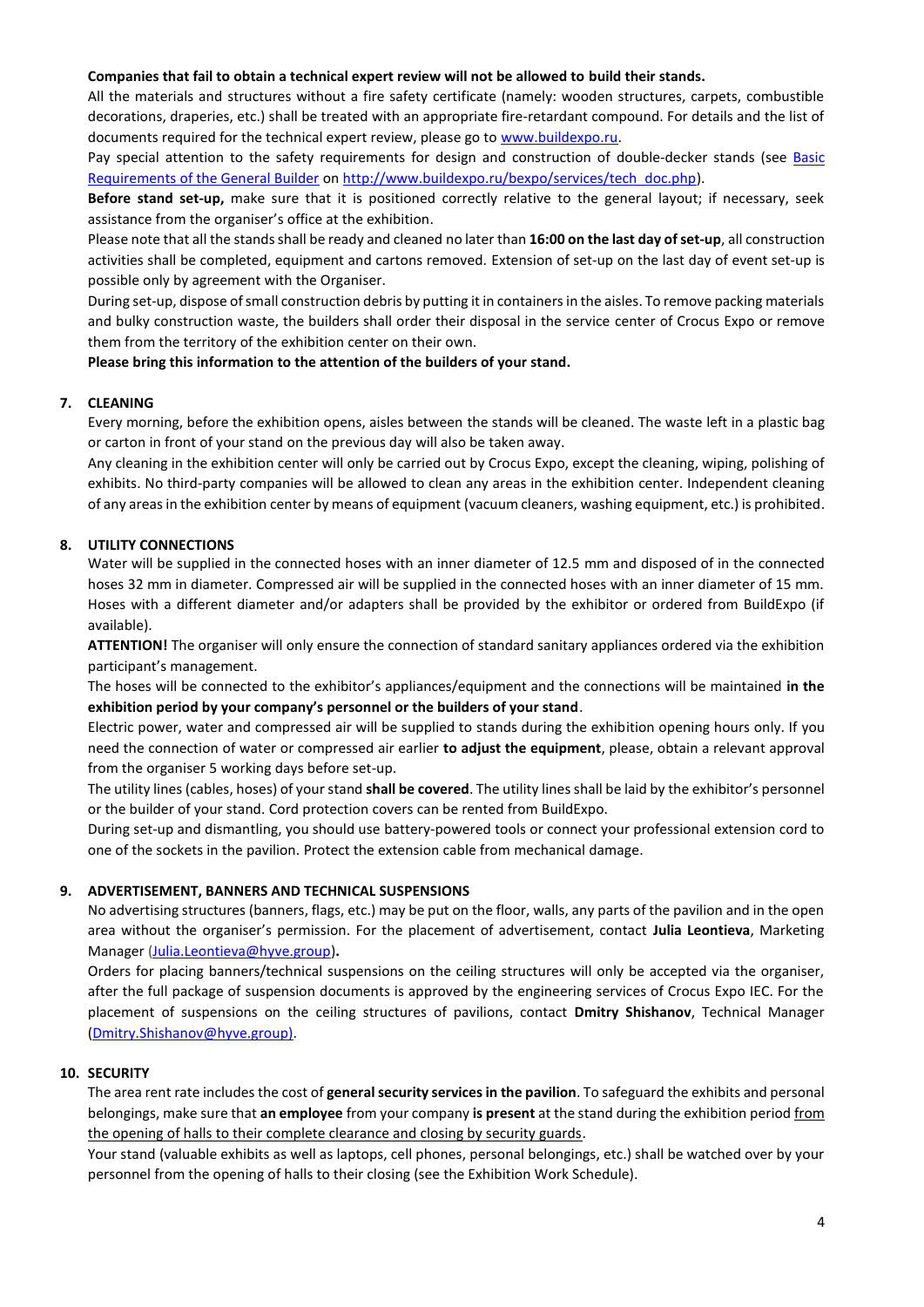The organiser and the administration of Crocus Expo IEC will not be liable for any losses during the specified period. **ATTENTION!** Equipped stands shall be cleared on the last exhibition day.

## **11. DISPLAY OF EXHIBITS**

Please read the Organiser's requirements for set-up and display of exhibits set out in the exhibitor manual. If you violate these requirements, the organiser may prohibit you to display the exhibits.

If you plan to demonstrate some equipment in operation at your stand, please inform the organiser IN ADVANCE. Oleg Ilin ([Oleg.Ilin@hyve.group\).](mailto:(Oleg.Ilin@hyve.group).)

#### **12. FIRE SAFETY RULES**

Pay special attention to the fire safety rules of the exhibition center (see the exhibitor manual). Follow these rules when designing and building your stand as well as decorating it with various materials (fabrics, panels, etc.) and arranging the display.

All promotional materials and exhibits shall only be placed within your stand area. No packing materials and containers are allowed at the stand according to the fire safety rules. You may order a storage of consumables, packing materials/containers and exhibits in the Transport and Logistics Department of Crocus Expo IEC.

Smoking, including electronic cigarettes, in the pavilions is prohibited. Designated smoking areas are provided outdoors in the territory of the exhibition center.

Using open flame, pyrotechnic and smoke effects, storing and using flammable matter and combustible compressed gases at the exhibition is prohibited. If these substances (paints, oils, emulsions, etc.) are your products displayed at the exhibition, substitute them for empty vessels (dummies).

When decorating your stand and placing exhibits, please, note that:

- for all stand decoration elements and exhibition samples/exhibits, participants shall submit documents (certificates, opinions, etc.) to validate the conformity of the employed materials with the fire safety rules of the Russian Federation,
- they may not use wall and ceiling finish materials with a fire hazard class that is higher than КМ0 (NC noncombustible) and floor cover materials with a fire hazard class that is higher than KM2 ( $\Gamma$ 1 – low combustible; B1 – hard flammable; Д1-Д2 – with a low and moderate smoke generation capacity; Т1-Т2 – low hazardous and moderately hazardous with regard to the toxicity group, РП1-РП2 – with regard to the flame propagation rate – flame-retardant and with a poor flame propagation).

If you display exhibits at your stand with fire engineering parameters that do not comply with fire safety regulations (wooden houses, kiosk, etc.), have them treated with a fire-retardant compound and, when bringing your exhibits to the exhibition center, have the following documents with you: a copy of the license (Emercom) of the organisation that carries out the treatment with a fire-retardant compound; a copy of the fire safety certificate for the fire-retardant compound: the records of application of a fire-retardant compound to the combustible materials included in the exhibit. Any deviations from the above-mentioned rules are allowed if there is a written permission from the Emercom personnel.

Ivan V. Romanishin +7 (916) 547 0451 [I.Romanishin@Crocus-Expo.ru](mailto:I.Romanishin@Crocus-Expo.ru)

#### **13. BRINGING AUDIO AND VIDEO EQUIPMENT**

To bring LCD and plasma panels, projectors, sound reinforcement and concert equipment to the premises of Crocus Expo IEC, you shall obtain a paid approval from the general builder BuildExpo, LLC. To be able to proceed with the payment, submit the company details and the power of attorney or the passport of an individual.

If the equipment listed above is owned by your company and you provide the unified delivery note TORG-12 or the accounting form OS-6, then the approval will be FREE OF CHARGE. **Companies that fail to obtain the approval may be subjected to various enforcement measures by BuildExpo**.

You can send the documents for approval and process the payment by bank transfer IN ADVANCE, or present the documents for approval at the cash desk of BuildExpo, LLC, and pay on the spot:

• Pavilion 1, service entrance - daily (9:00 – 18:00), lunch break (13:00 - 14:00)

Semyon Ryzhov [ingener@buildexpo.ru](mailto:ingener@buildexpo.ru) + 7 (495) 727 2671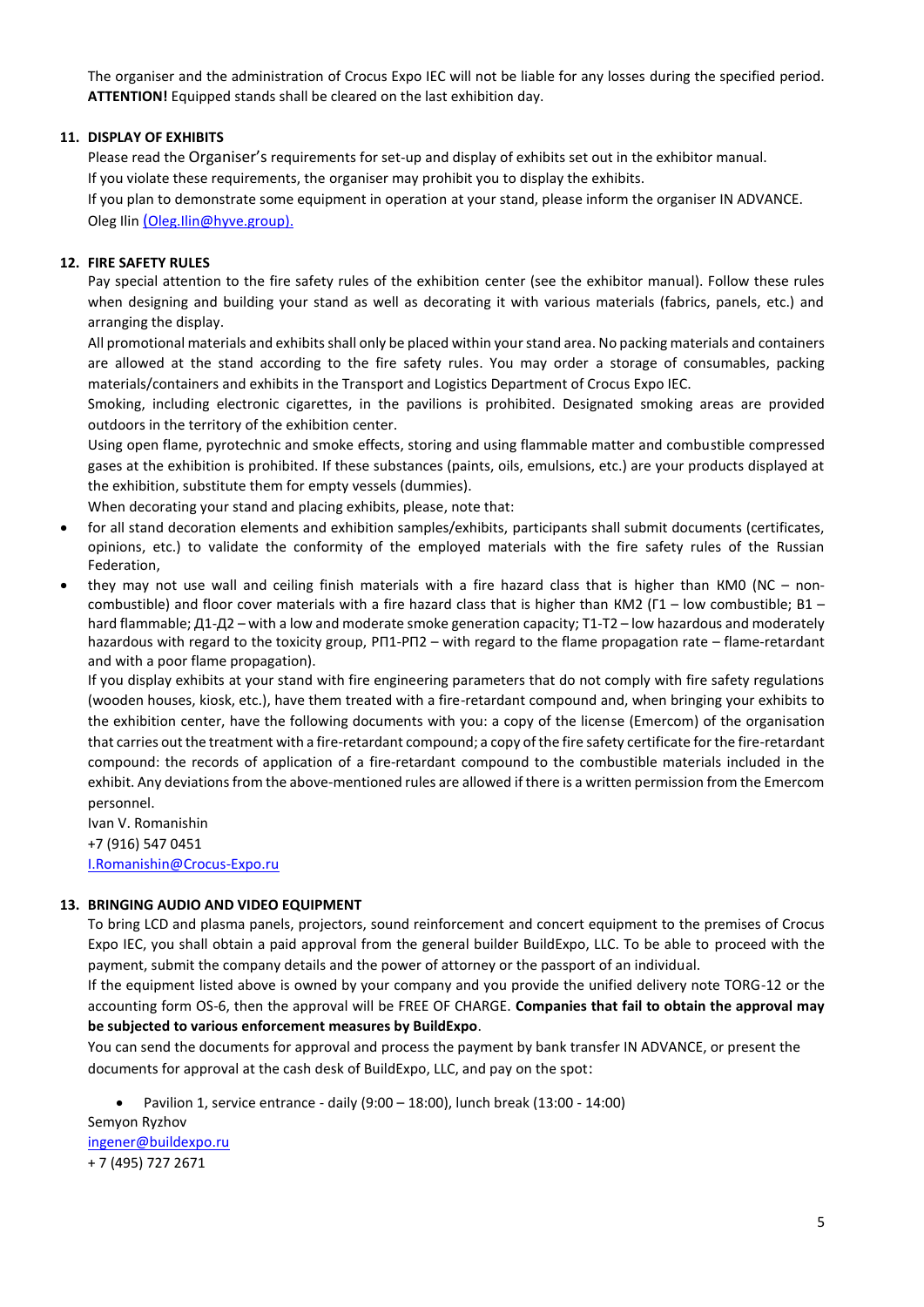## **14. ADDITIONAL ORDERS**

Orders placed by the participant during set-up and exhibition working days will be subject to a **100% surcharge** and will be accepted only if it is technically possible, BUT after the execution of all orders placed in the period established by the organiser.

Additional services ordered at the exhibition shall be paid immediately in the organiser's office in cash in rubles or with a bank card. If you refuse the services ordered and paid in advance, the money will not be returned.

## **15. NOISE LEVEL**

**THE LEVEL OF NOISE DURING SHOWS AND AUDIO/VIDEO PRESENTATIONS GIVEN AT THE STAND MAY NOT EXCEED 75 DB.**

If there are any complaints from other exhibition participants, the organiser has the right to switch off the source of noise or, if it is impossible, to cut off power supply at your stand based on a record that shall be made in two copies, signed by the employee in charge of Organiser and handed to the exhibition participant.

**In case of repeated violation, the switching off/cutting off will be done without any additional warning!** Please respect other exhibitors and their guests.

## **16. HOW TO REACH CROCUS EXPO IEC**

# **Address: Crocus Expo IEC, 65-66 km Moscow City Ring (MKAD), Moscow region, Krasnogorsk How to get to Crocus Expo:**

#### **Travel by public transport:**

Metro station "Myakinino" (Arbatsko-Pokrovskaya line), exits to the Exhibition Center pavilions

## **Travel by car:**

Crossing of MKAD (66 km, outer side) and Volokolamskoye Shosse

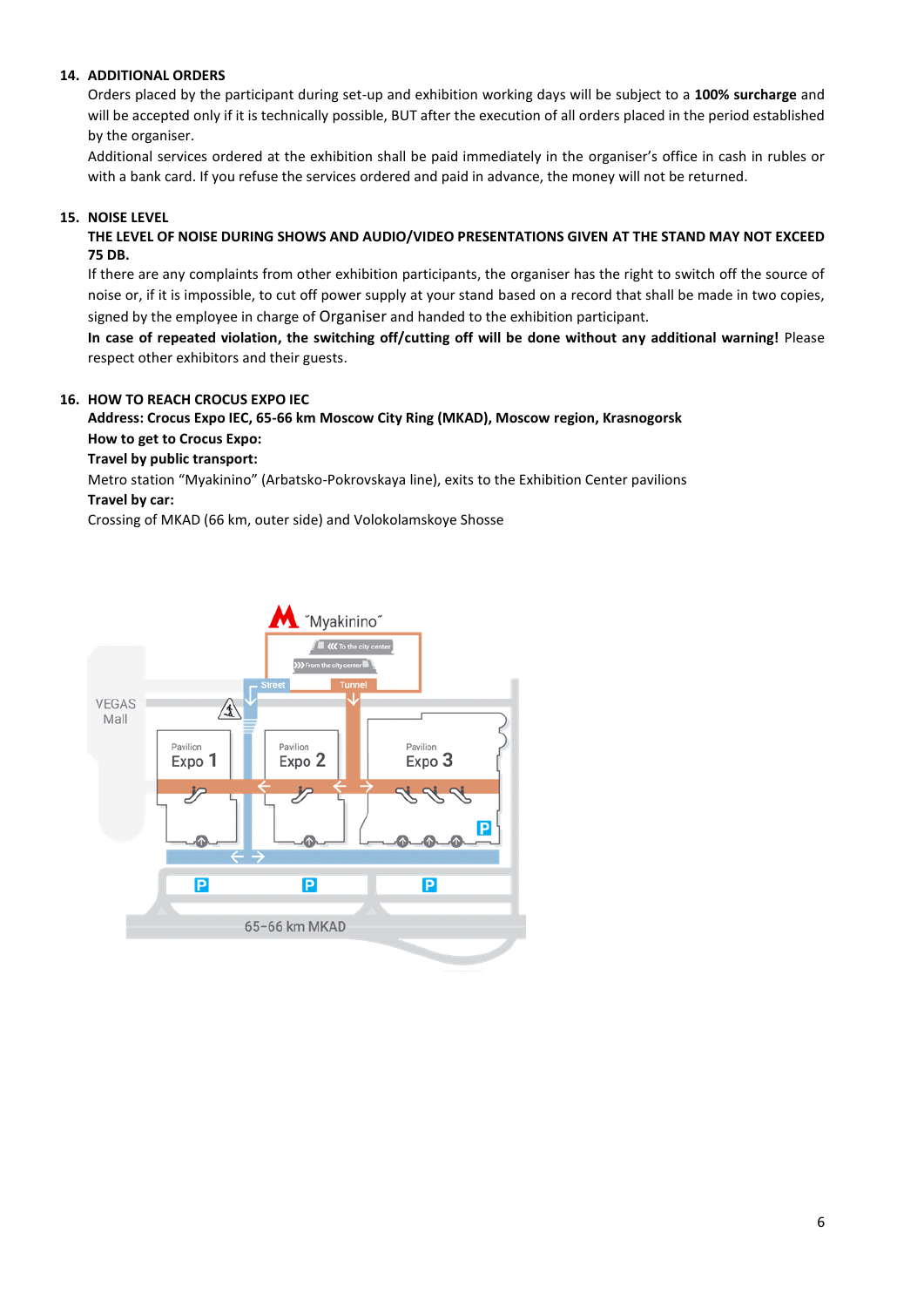# **17. LETTER FORMS**

# **А) For access of personnel (assemblers)**

## **ON EXHIBITING COMPANY FORM** *in a single copy*

To Crocus Expo IEC Service Center ExpoElectronica/ElectronTechExpo 2022

|             |                                                                                                                | (Company name)                       |                      |
|-------------|----------------------------------------------------------------------------------------------------------------|--------------------------------------|----------------------|
|             |                                                                                                                | (address, telephone, e-mail)         |                      |
|             |                                                                                                                |                                      |                      |
|             |                                                                                                                | (Number of Pavilion, Hall and Stand) |                      |
|             | For decoration of exhibition stands                                                                            |                                      |                      |
|             |                                                                                                                | (stand area, m <sup>2</sup> )        |                      |
|             | at ExpoElectronica/ElectronTechExpo 2022, you are kindly requested to allow access to the following personnel: |                                      |                      |
| No.         | Full name                                                                                                      |                                      | Passport information |
|             |                                                                                                                |                                      |                      |
|             |                                                                                                                |                                      |                      |
|             |                                                                                                                |                                      |                      |
|             |                                                                                                                |                                      |                      |
|             | Responsible for Health & safety on the stand:                                                                  | (Full name, phone number)            |                      |
|             |                                                                                                                |                                      |                      |
|             | Responsible for fire safety on the stand:                                                                      | (Full name, phone number)            |                      |
|             |                                                                                                                |                                      |                      |
|             | Person in charge:<br>(Signature)                                                                               |                                      | (Full name)          |
| Stamp here: |                                                                                                                |                                      |                      |
|             |                                                                                                                |                                      |                      |
|             |                                                                                                                |                                      |                      |